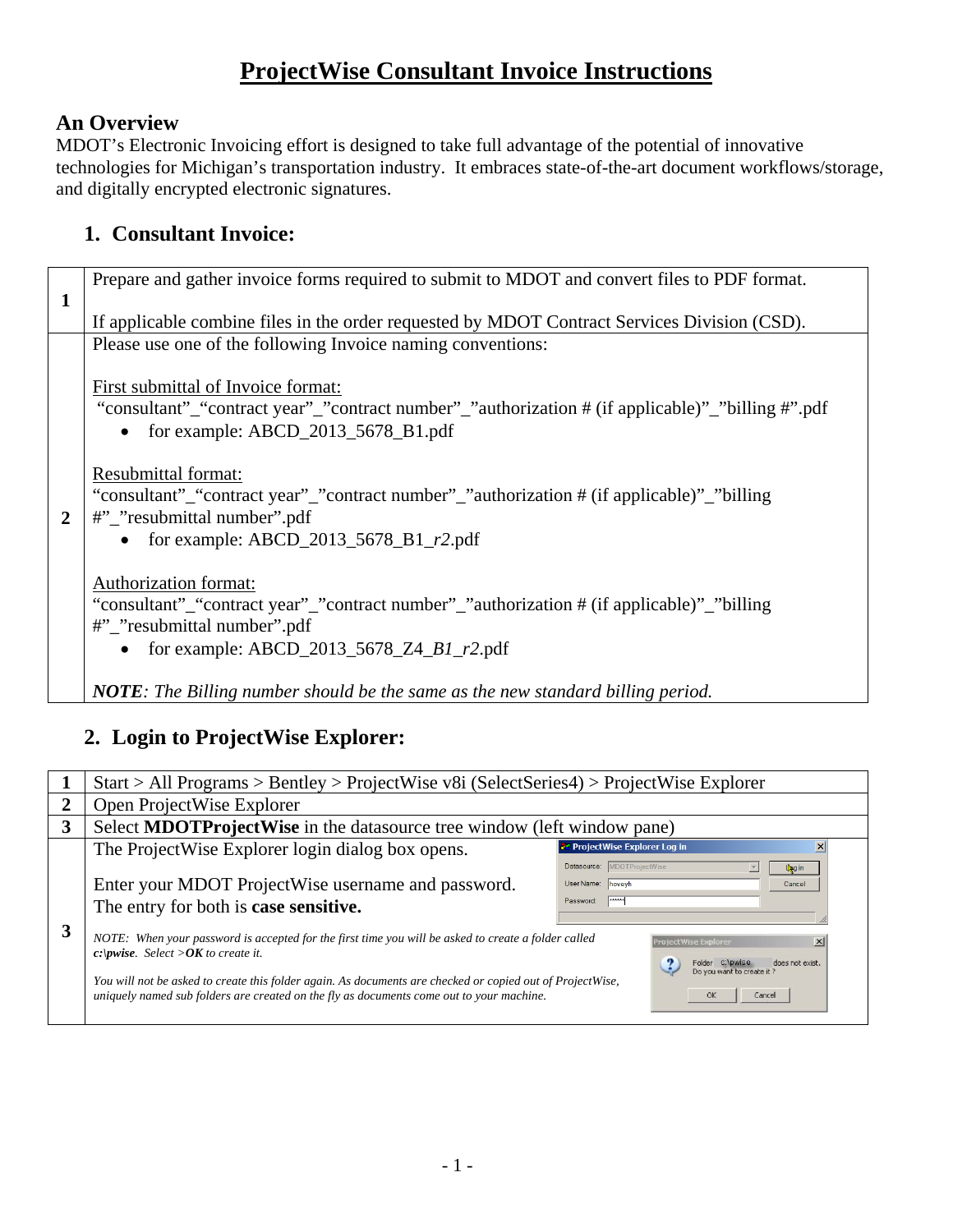### **3. CSD Invoice Folder Structure and Files:**



#### **4. Adding Documents:**

ProjectWise users can add documents into the system by dragging and dropping documents into the system.

| 1              | In Windows Explorer, browse<br>to the file location, single left<br>click on the file and hold.<br>*You can also select multiple<br>files in this same window by<br>using your shift or control keys. | Desktop ><br>$\lambda$ Open with Adobe Acrobat X $\blacktriangleright$<br>Print<br>F-mail<br>Organize v<br>New folder<br><b>Burn</b><br>Name<br>Favorites<br>ABCD_1234_5678_B1.pdf<br>Adobe combine files with digital signatures.pdf<br>Desktop                                                                                                                            |                                                            |
|----------------|-------------------------------------------------------------------------------------------------------------------------------------------------------------------------------------------------------|-----------------------------------------------------------------------------------------------------------------------------------------------------------------------------------------------------------------------------------------------------------------------------------------------------------------------------------------------------------------------------|------------------------------------------------------------|
| $\overline{2}$ | Drag and drop the file $(s)$ into<br>the In Box file window.<br>Select 'No Wizard' on the<br>'Select a Wizard' screen and<br>click OK.                                                                | $\mathbf{x}$<br>Select a Wizard<br><b>Document Creation Wizards</b><br>OK<br>Cancel<br>No Wizard<br>Advanced<br>Wizard<br>Make this wizard the default.                                                                                                                                                                                                                     |                                                            |
| 3              | File(s) are now in ProjectWise<br>in the Pending state.                                                                                                                                               | <b>ELECT</b> - Superior Region<br><b>File Name</b><br><b>State</b><br><b>ELEV</b> - University Region<br>DO NOT CHANGE STATE ON THIS FILE<br><b>E-V</b> CSD Consultant Payments<br>ABCD 1234 5678 B1.pdf<br>Consultants - A G HIJ K L M N O<br>ABCD Company - example for training<br>New In Box<br>New Rejected<br>External Partnerships<br>Reference Documents - External | <b>CSD-Consultant Pendi</b><br><b>CSD-Consultant Pendi</b> |

## **5. To check out, review and edit invoices in the Pending State:**

| Double click on the Invoice file                                                     |  |  |
|--------------------------------------------------------------------------------------|--|--|
| This will check out and open the invoice in adobe                                    |  |  |
| Review or edit the file.                                                             |  |  |
| Once you are done, save the file. In Adobe select $File > Save$                      |  |  |
| Exit File by click File $>$ Exit or by click on the X in the upper right hand corner |  |  |
| $-2-$                                                                                |  |  |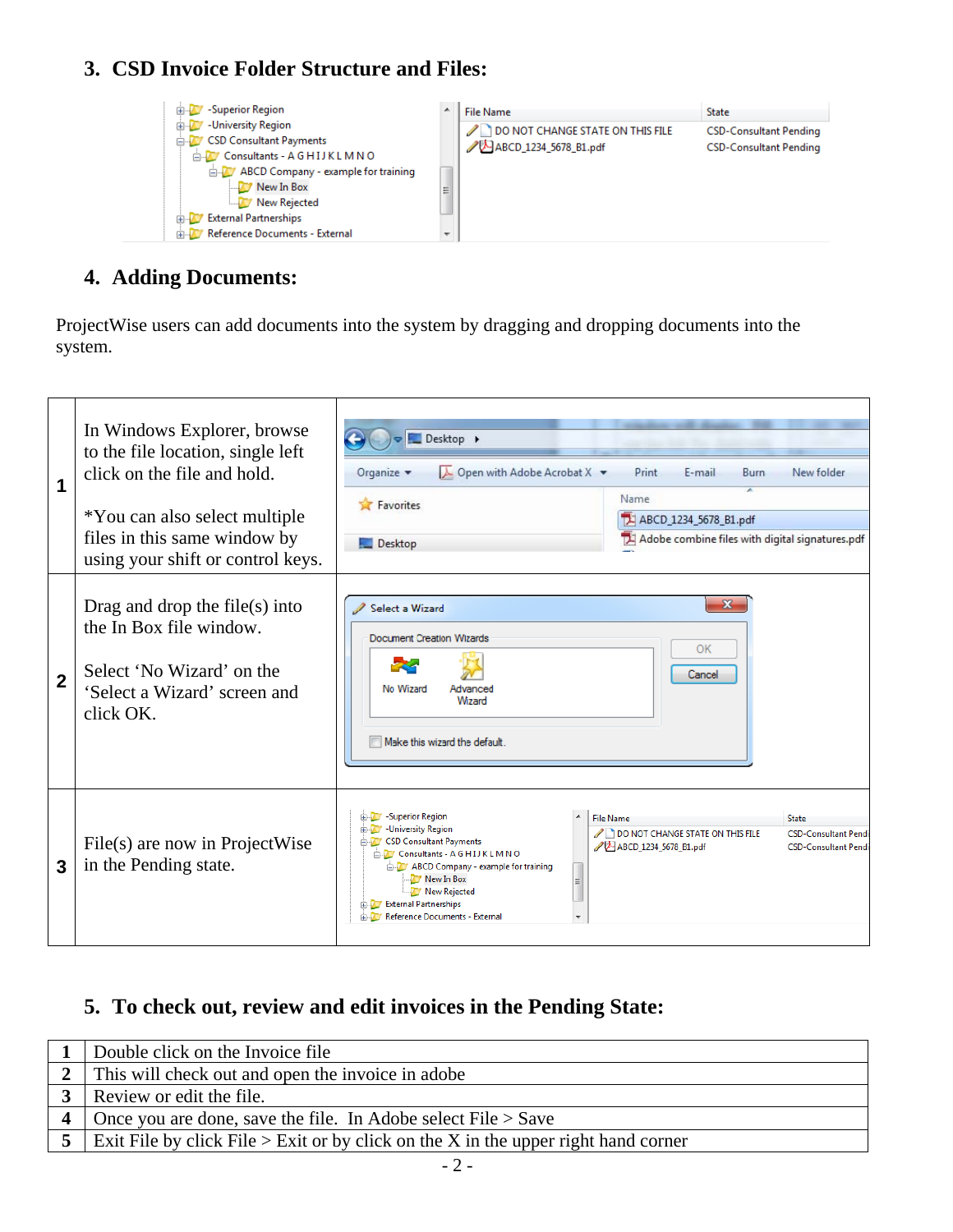|   |                                                                                                                                                                                                             | Check In<br>General Comment                                                                |                                                                                                                                                                                     |                      |                            |                        |
|---|-------------------------------------------------------------------------------------------------------------------------------------------------------------------------------------------------------------|--------------------------------------------------------------------------------------------|-------------------------------------------------------------------------------------------------------------------------------------------------------------------------------------|----------------------|----------------------------|------------------------|
| O | Upon exit a 'Check In' window will pop-up. Click on<br>the Check In box. This will update the Project Wise file<br>with your changes. You will be directed back to<br>ProjectWise upon successful check in. | Documents<br>Name<br>Folder:<br>Create new version during Check In<br>Version:<br>Check In | <b>File Name</b><br>GLEG_20 GLEG_2013-0527_TEST.pdf CSD-Invoice -<br>Ш<br>CSD Consultant Payments\Consultants - A G H I J K L M N O\Great Lakes Engine<br><b>Update Server Copy</b> | <b>State</b><br>Free | <b>File Size</b><br>754 KB | Folde<br>697<br>Cancel |

#### **6. Submit Invoice to CSD for processing:**

Workflows are an ordered group of milestones through which a document makes its way to completion. Workflows can trigger security changes using States. States are milestones (steps) within a workflow which push documents and information along the approval loop.

Documents are advanced along the workflow by changing states. To advance documents along the workflow do the following:

*NOTE*: Please have your 'Mail' program open before proceeding.

|                         | Right click on the invoice that is ready to be submitted to CSD                                                                                                                                                                                                                                                                                                                                                                                                                                                                                                                                                                                                                                                                                                                                                                                                                                                                                                              |  |  |  |  |
|-------------------------|------------------------------------------------------------------------------------------------------------------------------------------------------------------------------------------------------------------------------------------------------------------------------------------------------------------------------------------------------------------------------------------------------------------------------------------------------------------------------------------------------------------------------------------------------------------------------------------------------------------------------------------------------------------------------------------------------------------------------------------------------------------------------------------------------------------------------------------------------------------------------------------------------------------------------------------------------------------------------|--|--|--|--|
| $\overline{2}$          | <b>Select Change State</b>                                                                                                                                                                                                                                                                                                                                                                                                                                                                                                                                                                                                                                                                                                                                                                                                                                                                                                                                                   |  |  |  |  |
| $\overline{\mathbf{3}}$ | <b>Select Next</b>                                                                                                                                                                                                                                                                                                                                                                                                                                                                                                                                                                                                                                                                                                                                                                                                                                                                                                                                                           |  |  |  |  |
| 4                       | Change Document To State<br>Comments<br><b>Enter Comment</b><br>Click on OK in the 'Change Document to State' window<br><b>Previous Comments</b><br>OK.<br>Cancel                                                                                                                                                                                                                                                                                                                                                                                                                                                                                                                                                                                                                                                                                                                                                                                                            |  |  |  |  |
| 5                       | 287700477<br>CSD Invoice - Consultant Submittal - Message (Plain Text)<br>Message<br>Options<br><b>Format Text</b><br>Review<br>Adobe PDF<br>Insert<br>ProjectWise<br>& Cut<br>* A^ A^   E * E *   빵<br><b>The Copy</b><br>Paste<br>Address Check<br>Attach<br>Attach<br>・A ×   雪 喜 理   建 律<br>Format Painter<br><b>Book</b> Names<br>File<br>Item :<br><b>Basic Text</b><br>Clipboard<br><b>Names</b><br>Includ<br>An email will be generated,<br>VerhageH@michigan.gov<br>From *<br>click on Send to submit the<br>l – '<br>To<br>MDOT-CSD-Consultant-Payments <mdot-csd-consultant-payments@michigan.gov>;<br/>Send<br/>MDOT-ProjectWiseConsultant <mdot-projectwiseconsultant@michigan.gov><br/>invoice to MDOT.<br/>Co<br/>Subject:<br/>CSD Invoice - Consultant Submittal<br/>Datasource:HCS591PWISPA901.som.ad.state.mi.us:MDOTProjectWise<br/>Action time: 2014-07-16 12:04:24</mdot-projectwiseconsultant@michigan.gov></mdot-csd-consultant-payments@michigan.gov> |  |  |  |  |
| 6                       | The invoice submitted will 'disappear from view. The file is still there, but security has been turned<br>over to MDOT CSD.                                                                                                                                                                                                                                                                                                                                                                                                                                                                                                                                                                                                                                                                                                                                                                                                                                                  |  |  |  |  |

*If you have any questions about ProjectWise, please email: MDOT-ProjectWiseConsultant@michigan.gov*